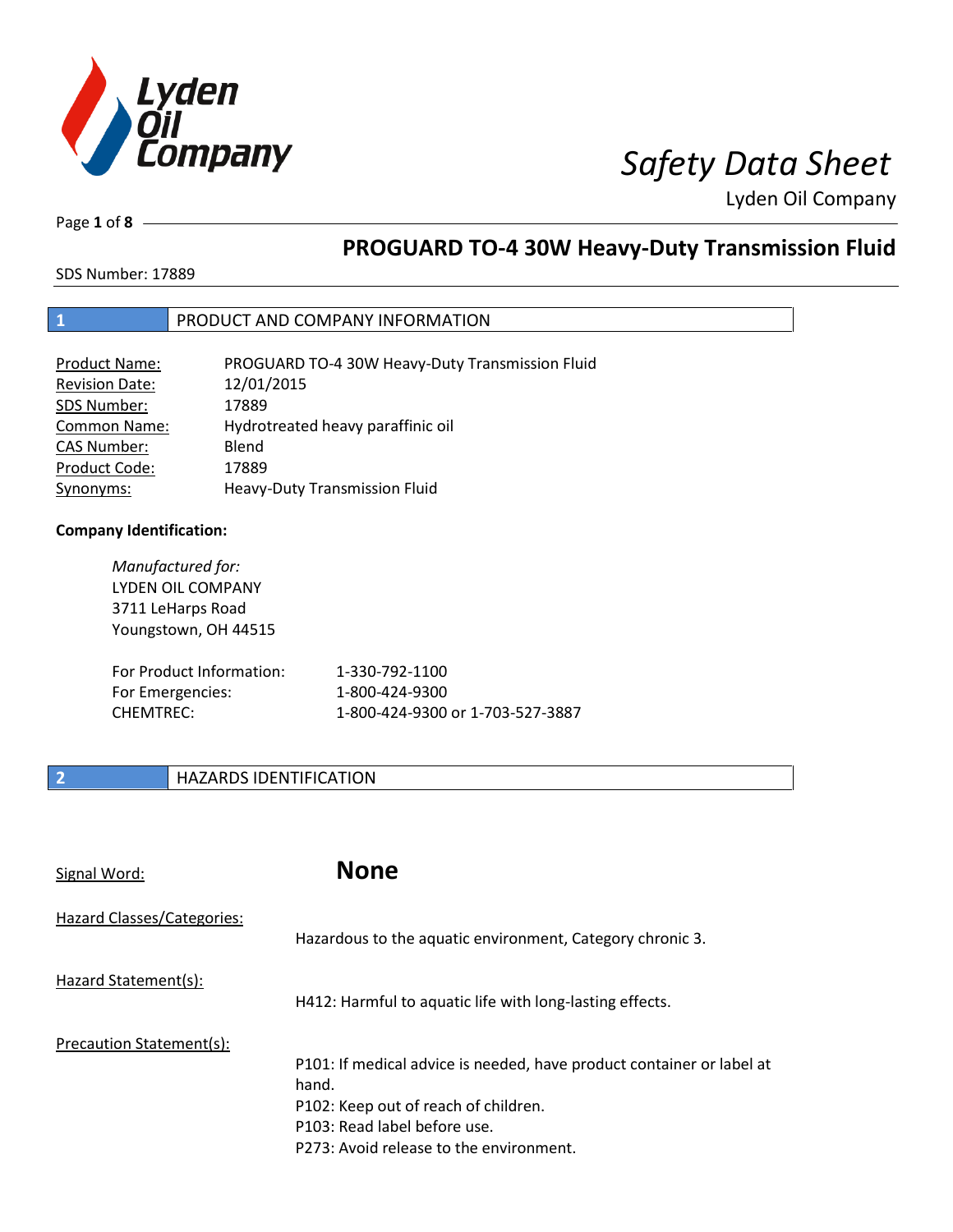

Page **2** of **8**

# **PROGUARD TO-4 30W Heavy-Duty Transmission Fluid**

SDS Number: 17889

Other Hazard Statement(s):

Repeated skin contact may cause dermatitis or an oil acne.

|  | COMPOSITION / INFORMATION ON INGREDIENTS |
|--|------------------------------------------|
|--|------------------------------------------|

Ingredients:

*Mixture of the substances listed below with nonhazardous additions.*

| <b>Chemical Name</b>                                      | <b>CAS Number</b> | Percentage |
|-----------------------------------------------------------|-------------------|------------|
| Distillates (petroleum), solvent-dewaxed heavy paraffinic | 64742-65-0        | $50$       |
| Residual oils, petroleum, solvent dewaxed                 | 64742-62-7        | $>50$      |
| Additives                                                 | N/A               | < 10       |

*\*Any concentration shown as a range is to protect confidentiality or is due to batch variation.*

| <b>FIRST AID MEASURES</b> |
|---------------------------|
|                           |

### Description of First Aid Measures:

| Inhalation:   |                                                                                                                   |
|---------------|-------------------------------------------------------------------------------------------------------------------|
|               | If symptoms develop, move victim to fresh air. If symptoms persist,<br>obtain medical attention.                  |
| Skin Contact: |                                                                                                                   |
|               | Wash with soap and water. Remove contaminated clothing and wash<br>before reuse. Get medical attention if needed. |
| Eye Contact:  |                                                                                                                   |
|               | Rinse opened eye for several minutes under running water. If<br>symptoms persist, consult medical attention.      |
| Ingestion:    |                                                                                                                   |
|               | Rinse mouth with water. If symptoms develop, obtain medical<br>attention.                                         |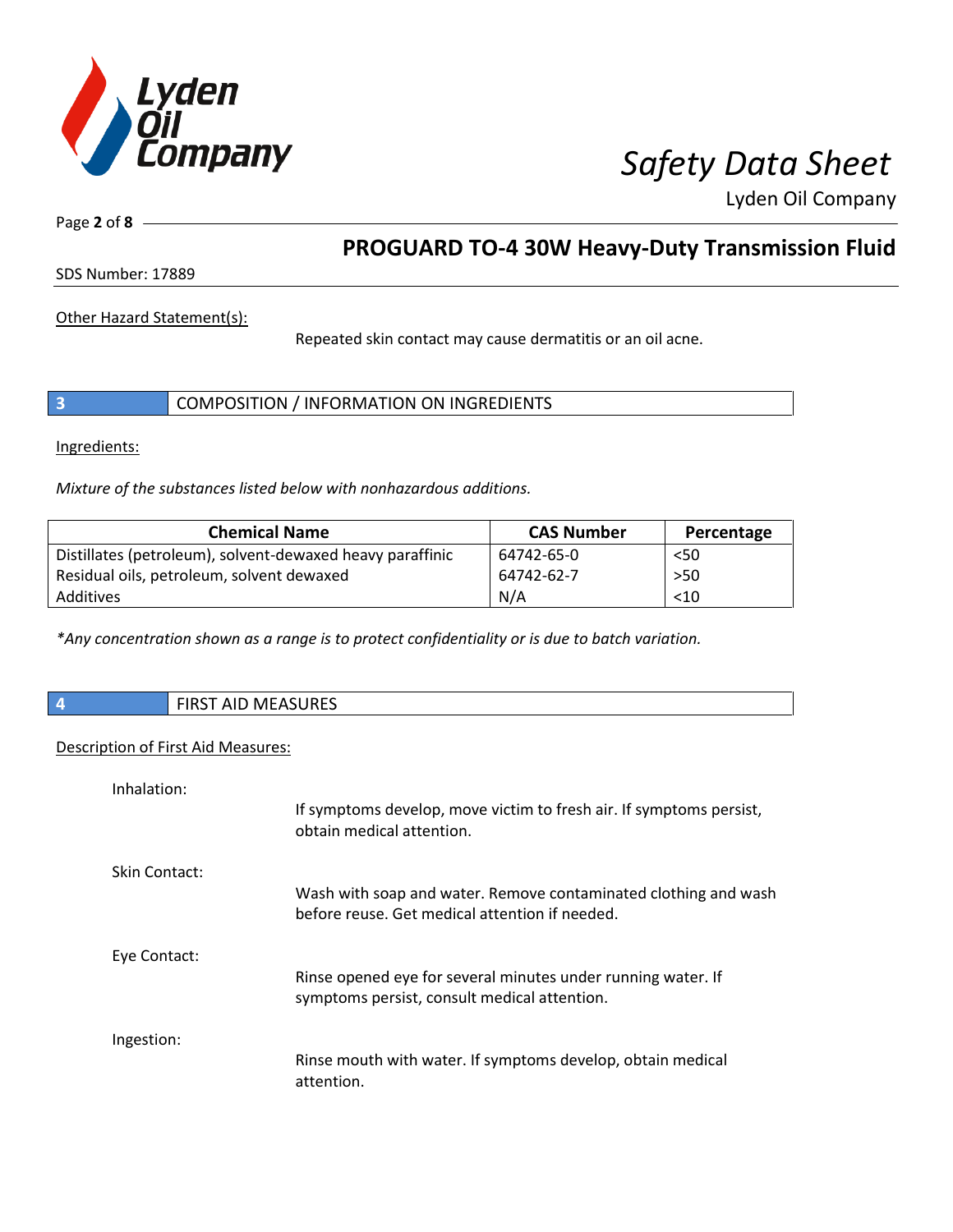

Page **3** of **8**

Lyden Oil Company

|                                                       | <b>PROGUARD TO-4 30W Heavy-Duty Transmission Fluid</b>                                                                                                                                            |  |
|-------------------------------------------------------|---------------------------------------------------------------------------------------------------------------------------------------------------------------------------------------------------|--|
| SDS Number: 17889                                     |                                                                                                                                                                                                   |  |
| Symptoms and Effects, both acute and delayed:         | No further relevent data available.                                                                                                                                                               |  |
| <b>Recommended Actions:</b>                           | Treat symptomatically. Call a doctor or poison<br>control center for guidance.                                                                                                                    |  |
| 5<br>FIRE FIGHTING MEASURES                           |                                                                                                                                                                                                   |  |
| Recommended Fire-Extinguishing Equipment:             | Use dry powder, foam, or carbon dioxide fire<br>extinguishers. Water may be ineffective in fighting<br>an oil fire unless used by experienced fire fighters.                                      |  |
| Possible Hazards During a Fire:                       | Hazardous combustion products may include: A<br>complex mixture of airborne solid and liquid<br>particulates and gases (smoke). Carbon monoxide.<br>Unidentified organic and inorganic compounds. |  |
| <b>Recommendations to Firefighters:</b>               | No special measures required.                                                                                                                                                                     |  |
| $6\phantom{1}6$<br><b>ACCIDENTAL RELEASE MEASURES</b> |                                                                                                                                                                                                   |  |
| <b>Personal Precautions:</b>                          | Avoid contact with skin, eyes, and clothing.<br>Keep away from sources of ignition.                                                                                                               |  |
| <b>Emergency Procedures:</b>                          | Contain spilled material, collect in suitable and<br>properly labeled containers.                                                                                                                 |  |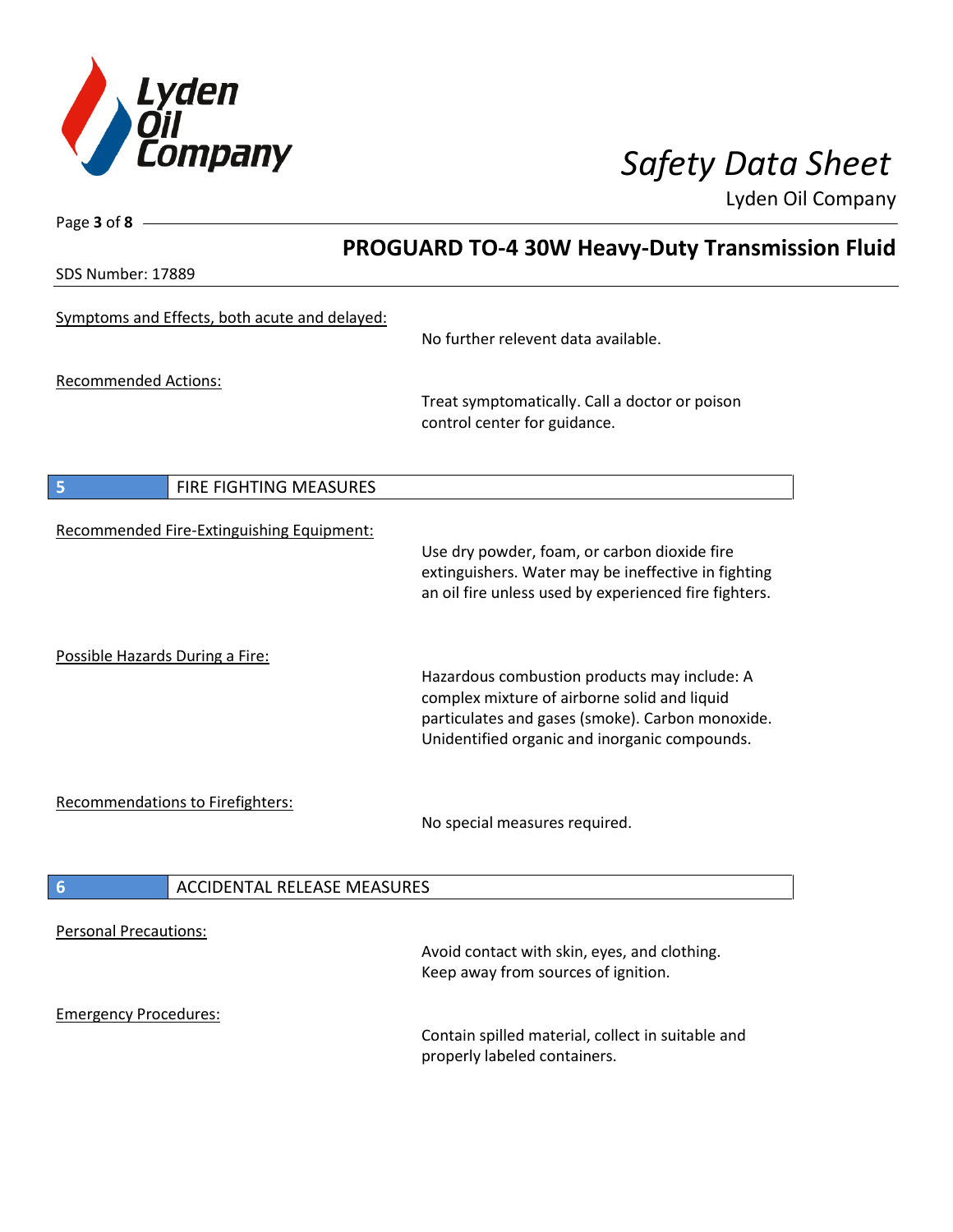

| Page 4 of 8                       |                                                                                                   |                                                                                          |  |
|-----------------------------------|---------------------------------------------------------------------------------------------------|------------------------------------------------------------------------------------------|--|
|                                   |                                                                                                   | <b>PROGUARD TO-4 30W Heavy-Duty Transmission Fluid</b>                                   |  |
| <b>SDS Number: 17889</b>          |                                                                                                   |                                                                                          |  |
| <b>Environmental Precautions:</b> |                                                                                                   |                                                                                          |  |
|                                   |                                                                                                   | Do not allow to reach sewage system or any water                                         |  |
|                                   |                                                                                                   | course.                                                                                  |  |
|                                   |                                                                                                   | Do not allow to enter ground waters.                                                     |  |
| <b>Cleanup Procedures:</b>        |                                                                                                   |                                                                                          |  |
|                                   |                                                                                                   | Pick up excess with inert absorbant material.                                            |  |
|                                   |                                                                                                   |                                                                                          |  |
| 7                                 | <b>HANDLING AND STORAGE</b>                                                                       |                                                                                          |  |
| <b>Handling Precautions:</b>      |                                                                                                   |                                                                                          |  |
|                                   |                                                                                                   | Handle with care and avoid spillage on the floor.                                        |  |
|                                   |                                                                                                   | Do not cut, weld, drill, grind, braze, or solder<br>container.                           |  |
| <b>Storage Requirements:</b>      |                                                                                                   |                                                                                          |  |
|                                   |                                                                                                   | Keep container tightly sealed.                                                           |  |
|                                   |                                                                                                   | Keep away from sources of ignition.                                                      |  |
| $\boldsymbol{8}$                  | EXPOSURE CONTROLS / PERSONAL PROTECTION                                                           |                                                                                          |  |
|                                   |                                                                                                   |                                                                                          |  |
| <b>Exposure Limits:</b>           |                                                                                                   | -64742-65-0 Distillates (petroleum), solvent-dewaxed heavy paraffinic (10-20%):          |  |
|                                   | ACGIH TLV - Long-term value: 5mg/m <sup>3</sup><br>OSHA PEL - Long-term value: 5mg/m <sup>3</sup> |                                                                                          |  |
| <b>Engineering Controls:</b>      |                                                                                                   |                                                                                          |  |
|                                   |                                                                                                   | All ventilation should be designed in accordance<br>with OSHA standard (29 CFR 1910.94). |  |
| Personal Protective Equipment:    |                                                                                                   |                                                                                          |  |
|                                   |                                                                                                   | Wash hands before breaks and at the end of work.<br>Use safety glasses and gloves.       |  |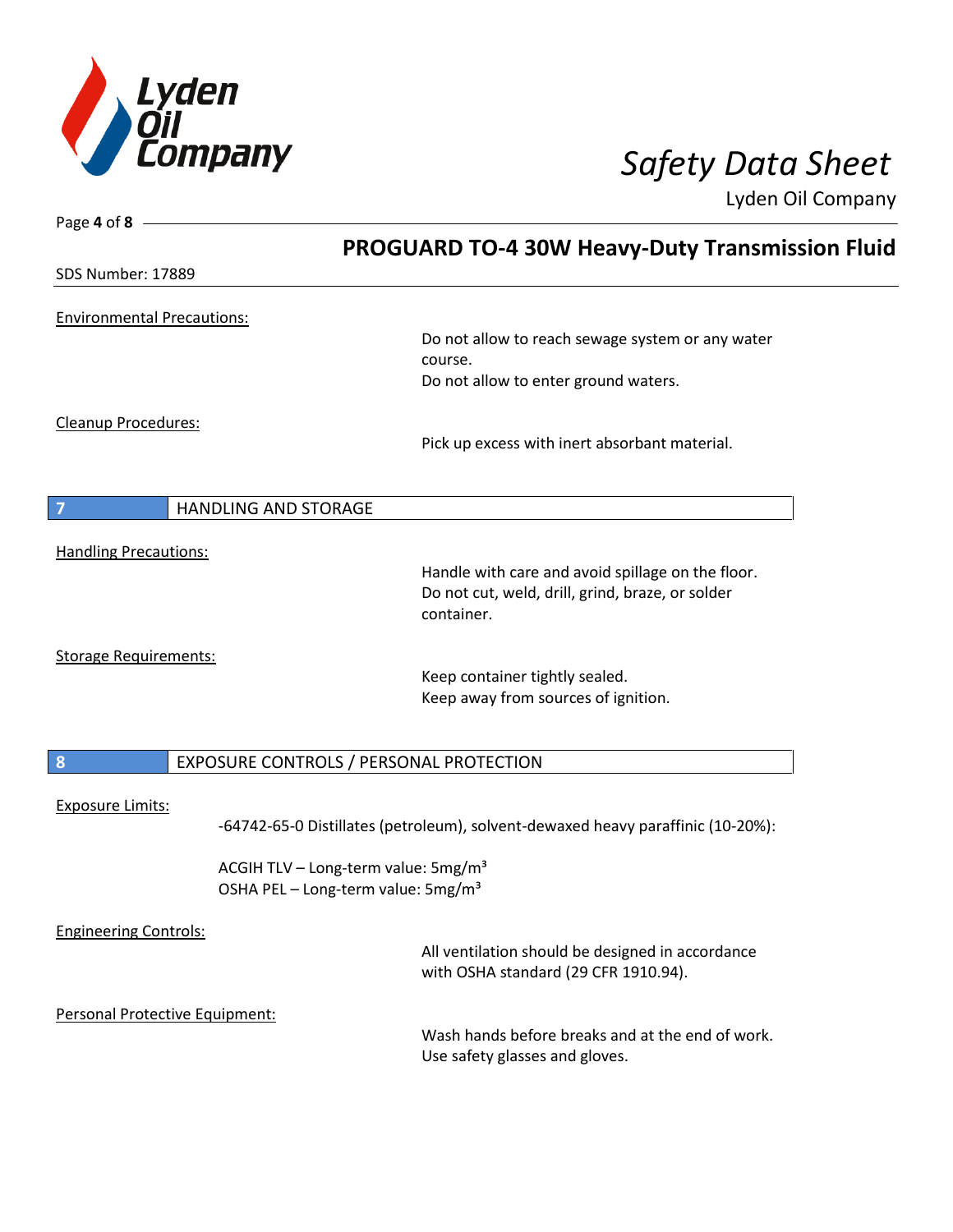

Page **5** of **8**

# **PROGUARD TO-4 30W Heavy-Duty Transmission Fluid**

SDS Number: 17889

## **9** PHYSICAL AND CHEMICAL PROPERTIES

| Color:                        | Amber                        |
|-------------------------------|------------------------------|
| <b>Physical State:</b>        | Liquid                       |
| Odor:                         | Data not available           |
| Odor Threshold:               | Data not available           |
| pH:                           | Data not available           |
| <b>Melting Point:</b>         | Data not available           |
| <b>Boiling Point:</b>         | Data not available           |
| <b>Boiling Range:</b>         | Data not available           |
| Flash Point:                  | 200° C / 392° F (COC method) |
| <b>Evaporation Rate:</b>      | Data not available           |
| Flammability:                 | Data not available           |
| Flammability Limits:          | Data not available           |
| Vapor Pressure:               | Data not available           |
| Vapor Density:                | Data not available           |
| <b>Relative Density:</b>      | Data not available           |
| Solubilities:                 | Insoluble in water           |
| <b>Partition Coefficient:</b> | Data not available           |
| Auto-Ignition Temperature:    | Data not available           |
| Decomposition Temperature:    | Data not available           |
| Viscosity:                    | Data not available           |

| <b>10</b>                   | STABILITY AND REACTIVITY |                                                                  |
|-----------------------------|--------------------------|------------------------------------------------------------------|
| Stability:                  |                          | Stable under normal conditions.                                  |
| Reactivity:                 |                          | Not reactive under normal conditions.                            |
| <b>Conditions to Avoid:</b> |                          | Extreme temperature, sparks, open flame, and<br>direct sunlight. |

Hazardous Reactions:

 $\overline{\phantom{a}}$ 

No known hazardous reactions.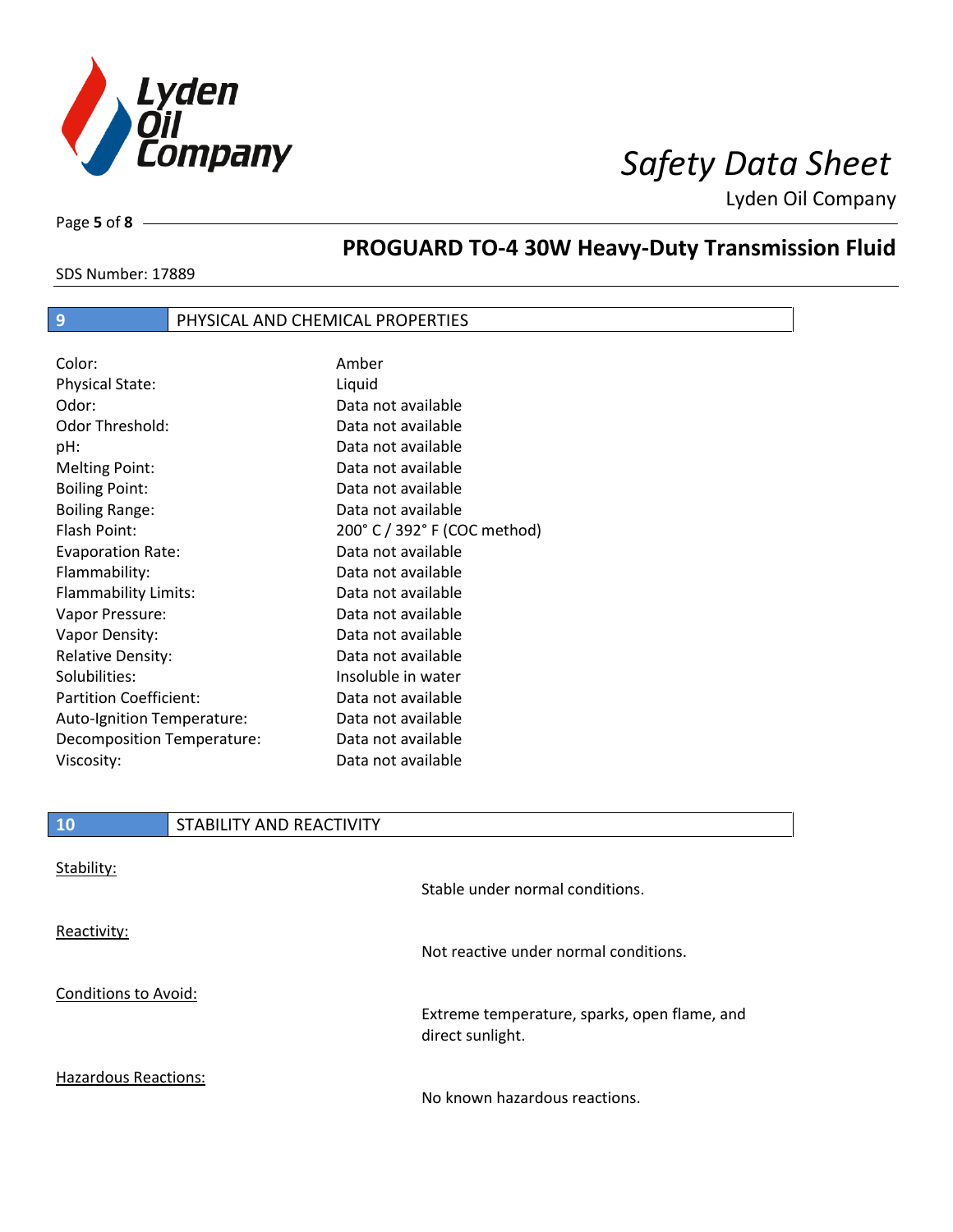

Page **6** of **8**

Lyden Oil Company

| No further relevant information available.                                                                                |                                                                                                      |
|---------------------------------------------------------------------------------------------------------------------------|------------------------------------------------------------------------------------------------------|
| Hazardous decomposition products are not<br>expected to form.                                                             |                                                                                                      |
| <b>TOXICOLOGICAL INFORMATION</b>                                                                                          |                                                                                                      |
| Skin and eye contact are the primary routes of<br>exposure although exposure may occur following<br>accidental ingestion. |                                                                                                      |
| Repeated skin contact may cause dermatitis or an<br>oil acne.                                                             |                                                                                                      |
| <b>Component Acute Toxicity Estimates:</b>                                                                                |                                                                                                      |
| Oral LD50: >5000 mg/kg (rat)<br>Dermal LD50: >2000 mg/kg (rabbit)<br>Inhalative LC50: 2.18 mg/l (4 hours) (rat)           |                                                                                                      |
| Non-carcinogenic and not expected to be<br>mutagentic.                                                                    |                                                                                                      |
|                                                                                                                           | <b>PROGUARD TO-4 30W Heavy-Duty Transmission Fluid</b><br>Residual oils, petroleum, solvent dewaxed: |

### **12** ECOLOGICAL INFORMATION

Ecological Precautions:

Avoid exposing to the environment.

Ecological Effects:

No specific environmental or aquatic data available.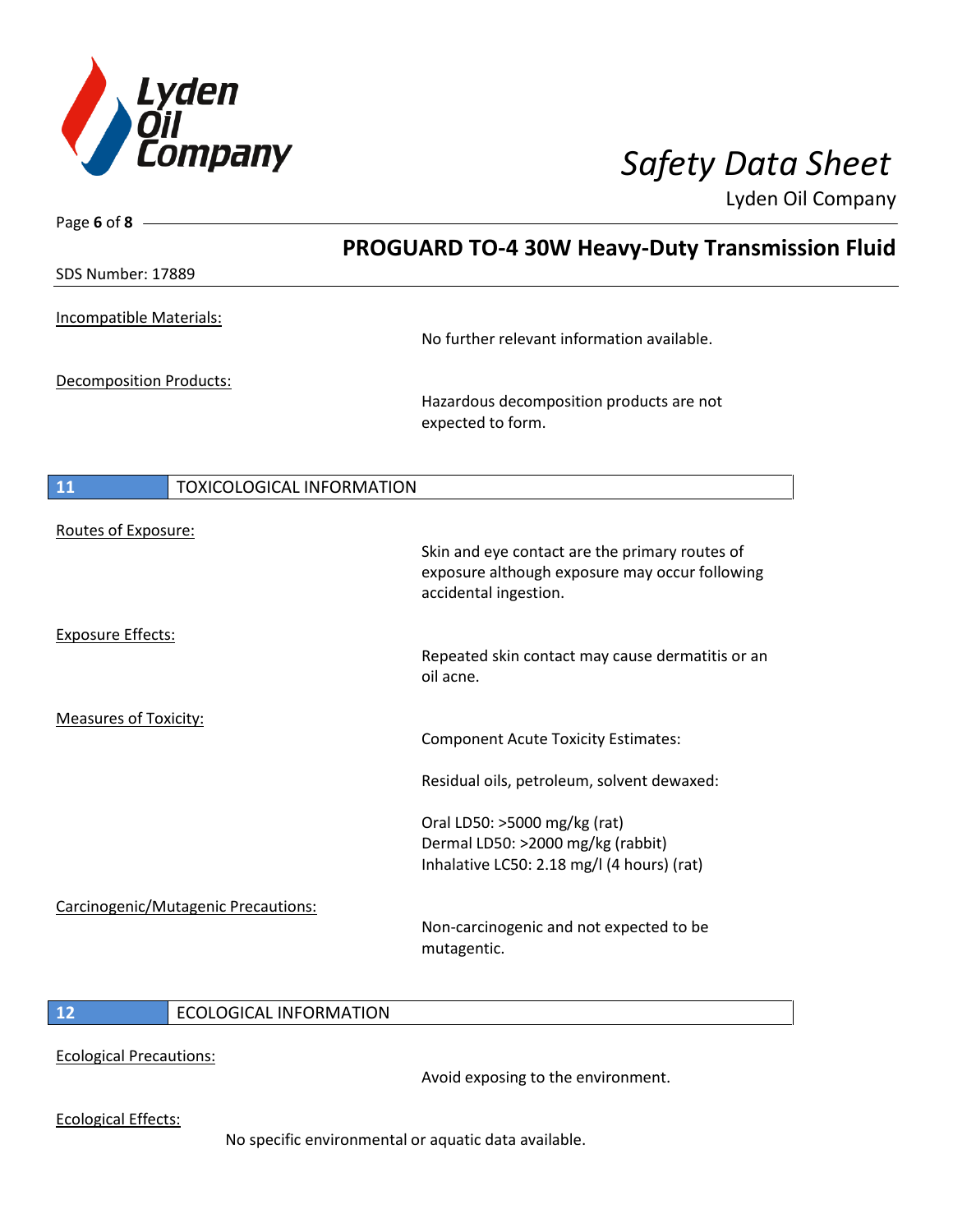

**PROGUARD TO-4 30W Heavy-Duty Transmission Fluid**

Lyden Oil Company

SDS Number: 17889

Page **7** of **8**

| 13                              | DISPOSAL CONSIDERATIONS       |                                                  |
|---------------------------------|-------------------------------|--------------------------------------------------|
| Disposal Methods:               |                               | Dispose of waste material in accordance with all |
|                                 |                               | local, state, and federal requirements.          |
| <b>Disposal Containers:</b>     |                               |                                                  |
|                                 |                               | Use properly approved container for disposal.    |
| <b>Special Precautions:</b>     |                               |                                                  |
|                                 |                               | Do not flush to surface waters or drains.        |
|                                 |                               |                                                  |
| 14                              | <b>TRANSPORT INFORMATION</b>  |                                                  |
|                                 |                               |                                                  |
| <b>UN Number:</b>               | Data not available            |                                                  |
| <b>UN Shipping Name:</b>        | Data not available            |                                                  |
| <b>Transport Hazard Class:</b>  | Data not available            |                                                  |
| Packing Group:                  | Data not available            |                                                  |
| <b>Environmental Hazards:</b>   |                               |                                                  |
|                                 |                               | Data not available                               |
| <b>Bulk Transport Guidance:</b> |                               |                                                  |
|                                 |                               | Data not available                               |
| <b>Special Precautions:</b>     |                               |                                                  |
|                                 |                               | Not regulated by DOT.                            |
|                                 |                               |                                                  |
| 15                              | <b>REGULATORY INFORMATION</b> |                                                  |

This material and all of its components are listed on the Inventory of Existing Chemical Substances under the Toxic Substances Control Act.